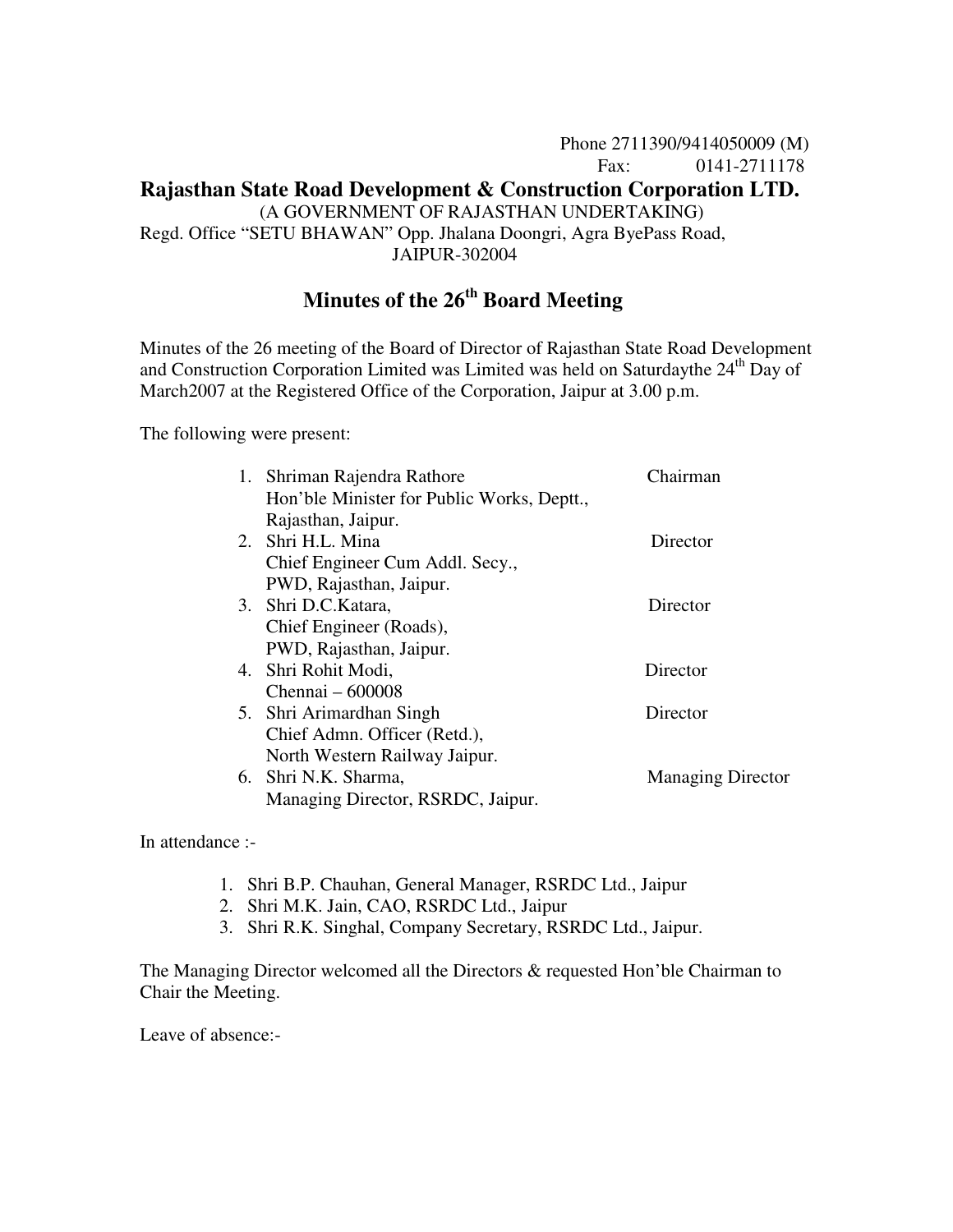Leave of absence was granted by the Board to Shri C.S. Rajan, Mrs. Neelkamal Darbari, Smt. Veenu Gupta, Shri Yaduvendra Mathur, Shri Jagdish Chandra and Shri P.P. Pareek who had shown their inability to attend the meeting due to unavoidable circumstances.

# **Item No. 26.1 Confirmation of Minutes of the (25th) Board Meeting.**

The Minutes of  $25<sup>th</sup>$  Meeting of the Board of Directors held on 20.12.06 were circulated and it was RESOLVED that the same be confirmed.

### **Item No. 26.2 Confirmation of Minutes of the 15th E.C. Meeting.**

The Minutes of 15<sup>th</sup> E.C. Meeting held on 06.01.2007 were circulated and it was RESOLVED that the same be confirmed.

# **Item No. 26.3 Confirmation of Minutes of the last (16th) E.C. Meeting.**

The Minutes of  $16<sup>th</sup>$  E.C. Meeting held on 19.02.2007 were circulated and it was RESOLVED that the same be confirmed with the following modification.

 In resolution no E.C. 16.2 the word "lowest bidder" wherever appears be submitted by the word "only bidder".

#### **Item No. 26.4 Review / Follow up action on previous decision.**

The Board discussed the same at Agenda No. – 26.8.

#### **Item No. 26.5 Legal Compliance Certificate.**

The legal compliance certificate placed was taken on record. It was decided that action/steps taken to observe the compliance of P.F. be placed in next meeting.

#### **Item No. 26.6 Policy for Employment to Dependents of Deceased Employees.**

RESOLVED that the draft policy placed before the meeting initialed by Managing Director for the purpose of identification be and is hereby approved and RESOLVED FURTHER that applications for employment under this policy shall be dicided early.

#### **Item No. 26.7 Enhancement of Retirement age of the Corporation Employees.**

The issue was discussed in details and was deferred.

#### **Item No. 26.8 Repayment of HUDCO Loan.**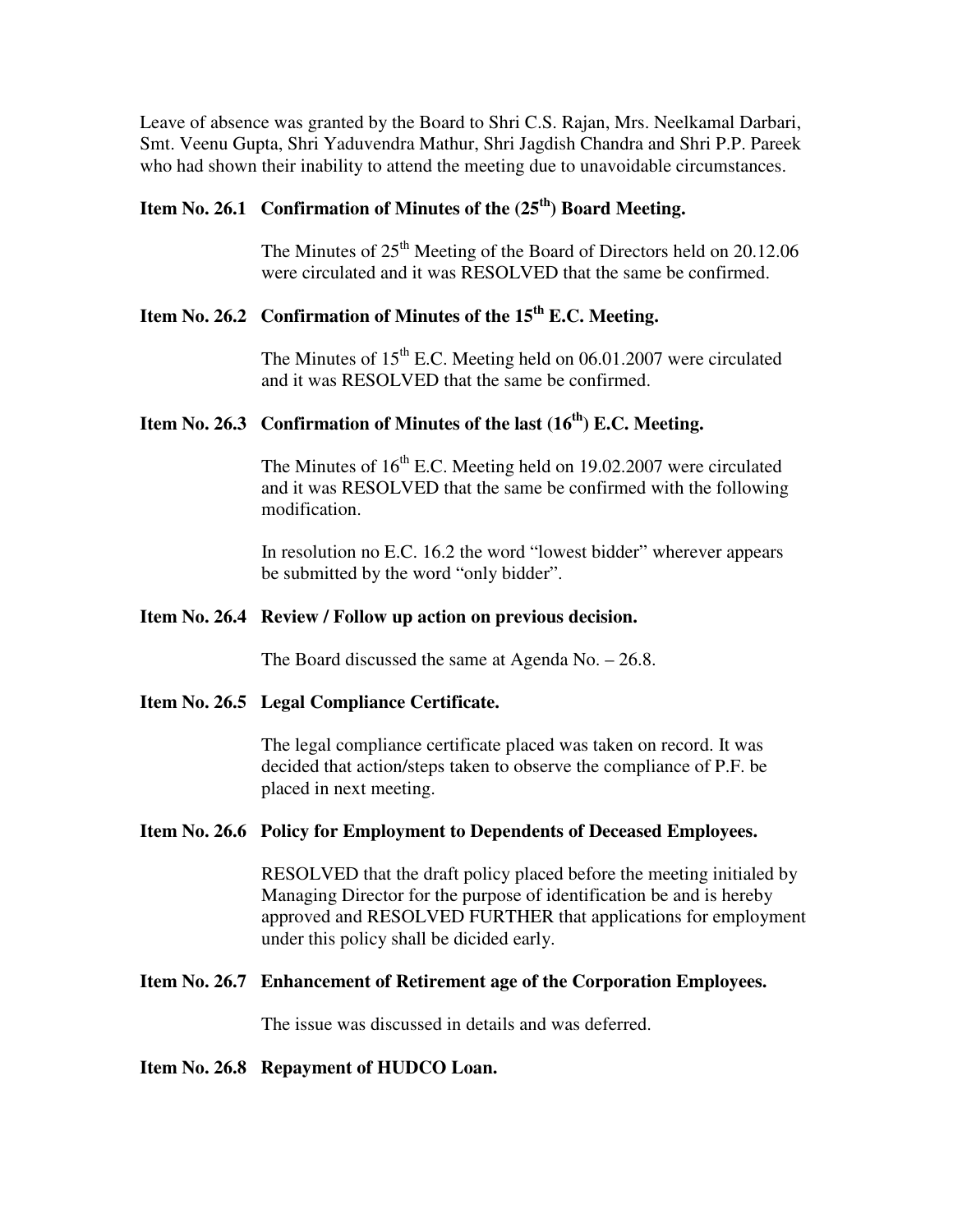The compliance of this item has been included in Item No. 26.14.3

- **Item No. 26.9 Ex- post facto approval of modification in Toll Policy.**  The toll policy as placed before the meeting and signed by Managing Director for the purpose of identification, be and is hereby approved as Ex- post facto approval.
- **Item No. 26.10 Medical Advance to Sh. Ganesh Narayan, Sr. Gardner.** Approved.
- **Item No. 26.11 Ex- post facto approval of empanelment of Tongia Heart & General Hospital, Jaipur.**  Approved.
- **Item No. 26.12 Empanelment of Tagore Hospital & Research Institute, Jaipur.**  Approved.
- **Item No. 26.13 Financial Result for the six months period ending September, 06.**  The Board discussed the issue and decided that RSRDC should provide 9% on BOT works as expenditure on establishment charges during execution of project and further that 5% shall be charged during toll collection period.

 RESOLVED FURTHER that steps be taken to convince C.A.G. in this regard whereby accounts be modified accordingly.

#### **Item No. 26.14 Any other item with the permission of Chair.**

#### **26.14.1 Consultancy Work:-**

The powers for appointment of Consultants on turnkey basis without calling of tenders have been delegated to MD, RSRDC for a fee upto Rs. 5.00 lacs per project and E.C.for a fee upto Rs. 10.00 lacs. Projects are accordingly awarded to consultants within the ceiling of 1.5% of project cost as per the provisions in the sanction. To have more transparency in awarding the work to consultancy it was RESOLVED that consultancy for works costing more than Rs. 5.00 crores be looked into afresh taking into the practices in trade.

#### **26.14.2 Cement Purchase :**

The Managing Director apprised the Board about of the problem being faced in procurement of cement. The rates received in the last tenders were Rs. 220/- per bag whereas in the open market it is about Rs. 205/- to Rs. 210/- per bag. Only single tender was received and hence rejected. The cement companies have formed a cartel and they quote very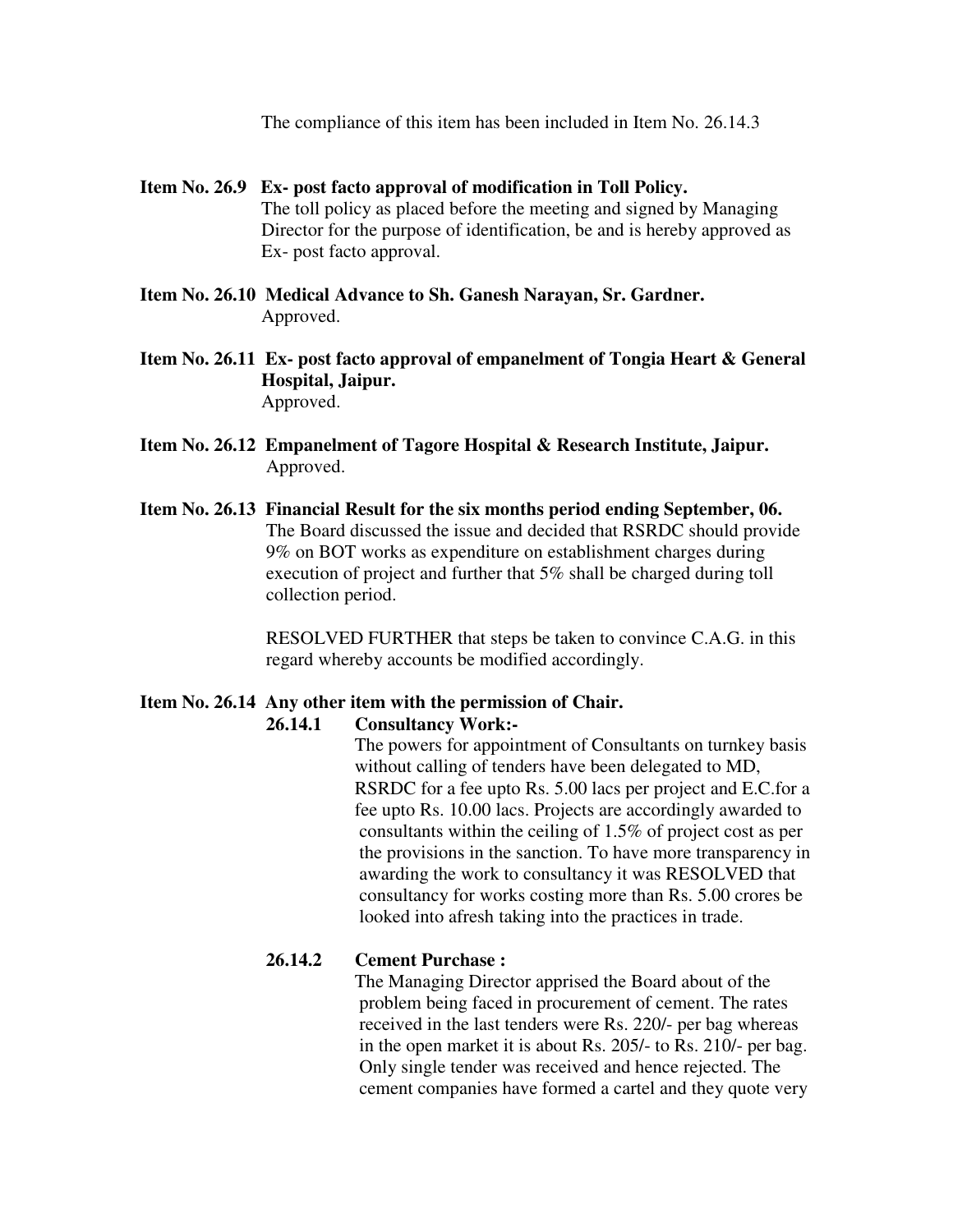high rates. The progress of works has slowed down considerably as the cement is to be supplied by the Corporation on the works.

 The Board deliberated on the issue and it was expressed that this problem is nationwide at present. It was RESOLVED that efforts be made to solve the problem by interaction with the cement companies. Meanwhile if the problem is not solved, then for emergency supplies a committee consisting of MD, RSRDC, CE & AS. PWD, and CAO, RSRDC, be formed to finalize ceiling rates of cement on which supplies can be taken at various sites of work.

### **26.14.3 HUDCO Loan :-**

The Managing Director explained the conditions of HUDCO Loan as mentioned in the sanction letter dated 9.3.2007 and explained the efforts made at his level and Vice Chairman's level for settlement of dispute regarding old outstanding.

 The position of differences in old accounts was explained. MD informed the circumstances in which certificate for outstanding as on 1.4.2003 was given. It was also informed that Chartered Accountants firm was also engaged for reconciliation work, which has intimated that against Rs. 3 crores outstanding shown by HUDCO, firm has shown excess payment by RSRDC. In these circumstances it was RESOLVED that:-

- (i) Actual may be taken at the highest level to resolve the dispute.
- (ii) Simultaneously action for Govt. Guarantee etc. may be taken up with Govt.
- (iii) Loan agreement with HUDCO be executed after settlement of old dispute with HUDCO or withdrawal of condition by HUDCO regarding reconciliation before  $2<sup>nd</sup>$  release.
- (iv) RESOLVED THAT quarterly audit of such type of accounts shall be made by internal auditor & corrective measures be taken immediately.
- (v) RESOLVED FURTHER THAT some officer of Head Office be made responsible to monitor the repayment schedule & reconciliation of such type of account.

### **26.14.4 Pension:-**

 Deferred for want of details with regard to provision to be made.